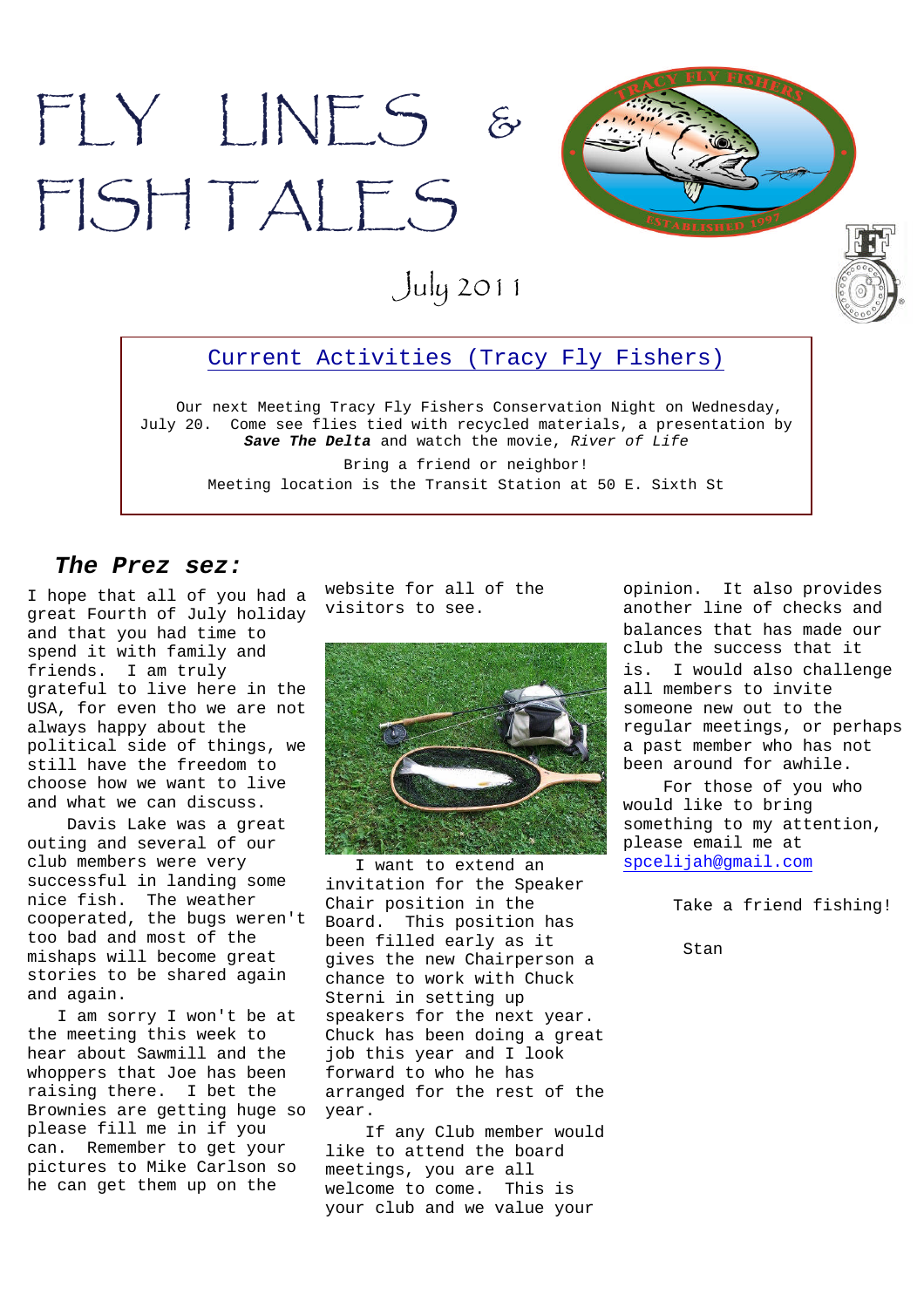#### loose with quite a barrage!



### **Davis Lake 2011**

A group of club members ventured up to Plumas County at the end of June for our annual Davis Lake outing. Anglers started arriving as early as Thursday, June 23. Thanks to Dick Fletcher reserving a double wide camping spot, there was plenty of room for everyone to pitch their tents.

The weather was windy the first day, but calmed down for the rest of the weekend. Fishing was fair, plenty of 15-18 inch rainbows were brought to hand, but the hatches were inconsistent. Many anglers reported several bumps for each hookup. Wooly Buggers and Wiggle Tails seemed to produce best.

Good company and good food was in abundant supply around the campfire and a good time was had by all.

The oddest thing happened on Friday morning, a big flock of seagulls happened to fly over our camp and let







**One Pebble Can Make Alot of Waves Video**

### BOARD MEMBERS

President Stan Elijah (209)815-4657 Vice President/Secretary Ben Byng (209)832-1866 Treasurer & Membership Bonnie Small (209)239-5415 Webmaster Michael Carlson (925)634-6274 Tracy Fly Fishers website Library & Casting Chuck Robbins (209)835-7812 Programs Chuck Sterni Raffle Bob Kiffin and Gary Phillips Outings George Strickland (925)858-7017 Meetings &Refreshments Pat Ferguson (209)835-2981 Trout in The Classroom and Conservation Rod Buchanan (209)815-0062 Education Rick Clemmons Newsletter Stephen Holtzclaw (408)674-4065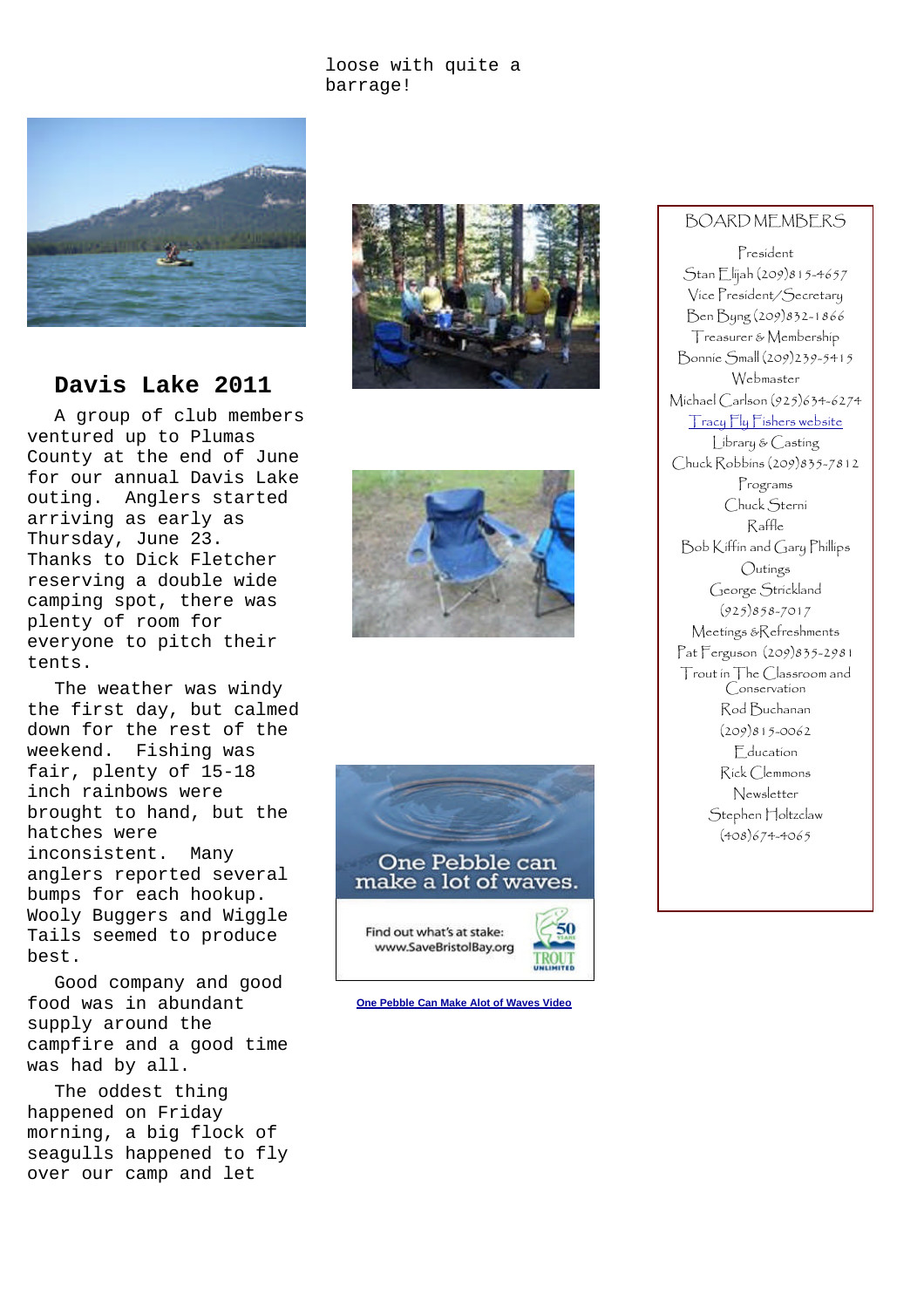

## Casting in the Park -Chuck Robbins

Certified casting instructor Chuck Robbins offers casting instruction on the second Wednesday of each month starting at 6pm. Join Chuck and hone those casting skills!

> Join fellow TFF Members for breakfast at the Banta Inn Saturday, July 30 at 9:00am. A great way to meet your fellow club members and maybe even hook-up for a fishing trip.

## Club Outings-George Strickland

The Tracy Fly Fishers annual Pit River Trip is coming up in September. If you only go on one outing this year, let this trip be the one. We stay in comfortable PG&E cabins on the Pit River and the club has the option of getting the cabins for a full week. Look for more information at the meetings and future newsletters.

# June Meeting in the Park

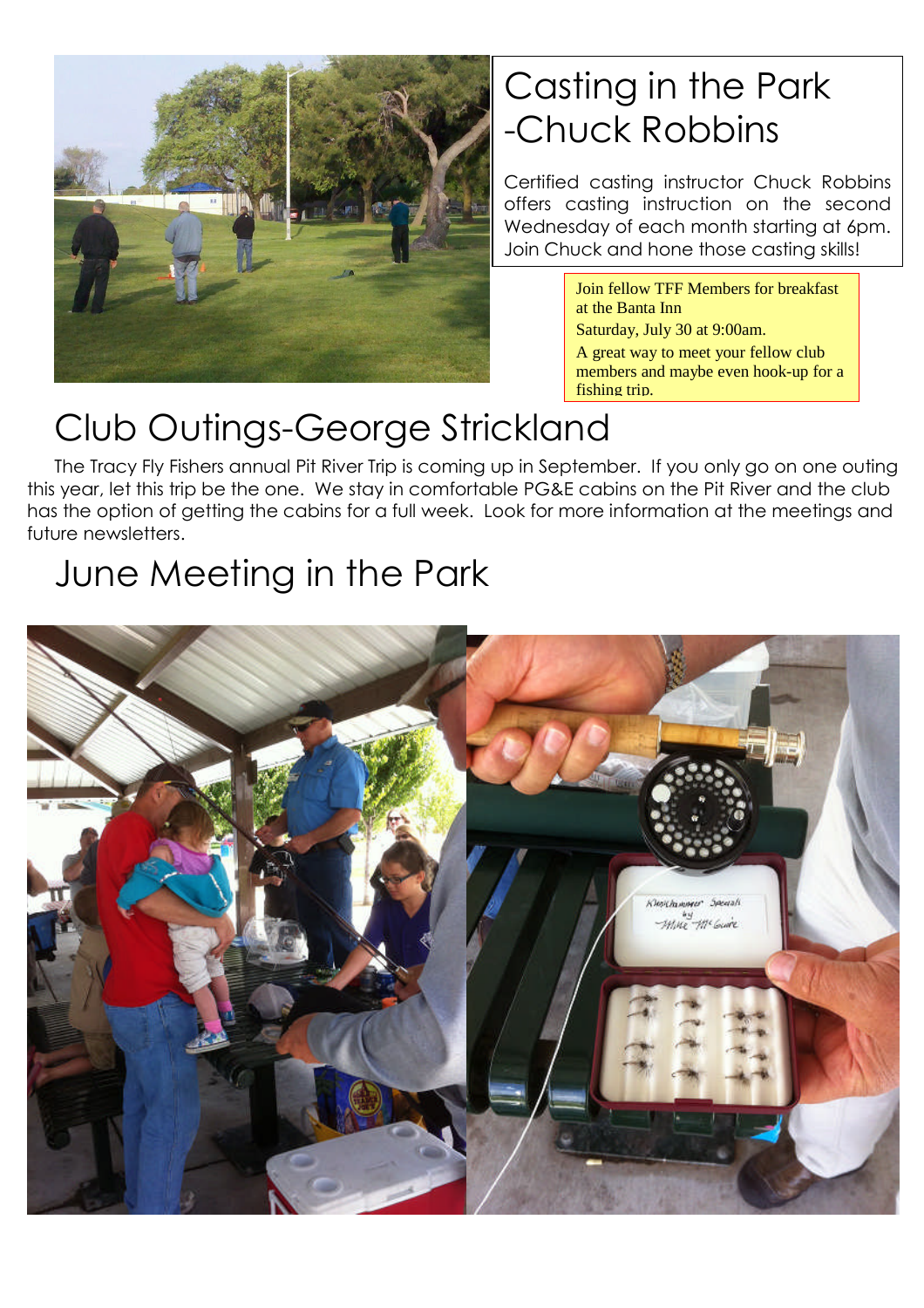Attendees to our June meeting at Veterans park in Tracy enjoyed good weather and the legendary BBQ hot dogs of Pat Ferguson! A casting contest was held with George Strickland placing first. The casting was a challenge with the ever present Tracy breezes, but George overcame these obstacles to prevail. We held a free raffle for the kids and the Big Kids Raffle featured a rod and reel combination with a box of Mike McGuire flies. Thanks to all who came out to make this a fun event.

### Conservation News

### **CSPA Joins New Effort to Stop Pardee Dam Raise**

Posted on July 14, 2011 by Chris Shutes

Round two of the campaign to stop a raise of Pardee Dam has begun. In Jackson (Amador County) last night, CSPA presented scoping comments and accompanying photos, asking the East Bay Municipal Utilities District to remove the dam raise from its alternatives for managing its long term dry year water supply needs.

In November, 2009, CSPA, the Foothill Conservancy, and Friends of the River sued EBMUD on its Program EIR for its long term Water Supply Management Program. In April, 2011, Superior Court Judge Timothy Frawley found the Program EIR deficient. Overall, the judge found that the impacts of raising Pardee had not been adequately analyzed and that the alternatives in the EIR were all too much the same. The judge also specifically said that EBMUD should have analyzed the opportunity to store dry year water in an expanded Los Vaqueros Reservoir west of the Delta.

In Jackson on July 13, about twenty speakers addressed staff from EBMUD. Among them were representatives of the Foothill Conservancy, which has spearheaded the campaign to stop the Pardee raise, and a representative of American Whitewater. The Vice Mayor of Jackson presented a resolution of the Jackson City Council opposing a dam raise. Most of the remaining speakers were local citizens. Not one of them supported a raise of Pardee Dam.

EBMUD plans to issue a revised EIR in October. CSPA will participate in meetings at EBMUD as we did in 2009, with the hope this year of a achieving better outcome.

### **CSPA Appeals Agricultural Waiver and EIR**

Posted on July 12, 2011 by Bill Jennings

The California Sportfishing Protection Alliance (CSPA) and California Water Impact Network (C-WIN) have appealed the extension of the Irrigated Lands Regulatory Program (ILRP) Waiver and the ILRP Program Environmental Impact Report (EIR) adopted by the Central Valley Regional Water Quality Control Board (Regional Board) to the State Water Resources Control Board (State Board). The "waiver" exempts irrigated agriculture from having to obtain Waste Discharge Requirements for pollutant discharges to surface and ground waters. The Regional Board again extended the waiver for two years at its 9 June 2011 meeting. The 11 July 2011 appeal alleges that the Regional Board egregiously violated numerous laws and regulations, including: the California Environmental Quality Act (CEQA), Porter-Cologne Water Quality Control Act (Porter-Cologne) and California's Non-point Source Control and Antidegradation Policies.

CSPA/C-WIN also sent a 12 July 2011 letter to the State Board informing them that if it fails to take immediate action to consider the appeal within ten days, the groups intend seek a writ of mandate from the Superior Court to compel compliance with the California Administrative Code. The State Board has a history of stalling and delaying consideration of appeals brought before it. The administrative appeal is a necessary precursor to litigation. Press Release Petition for Review State Board Letter Fact Sheet ILRP

### **CELEBRATE THE DELTA! A COMMUNITY FORUM SPONSORED BY RESTORE THE DELTA**

**Stockton, California --** Celebrate the Delta, Restore the Delta's Community Forum, will be held Friday, July 29, 2011 at the San Joaquin County Administration Building: 44 North San Joaquin Street, Stockton.

This event is free and open to the public. Doors open at 7:15 a.m. The program will run from 8 to 9:30 a.m.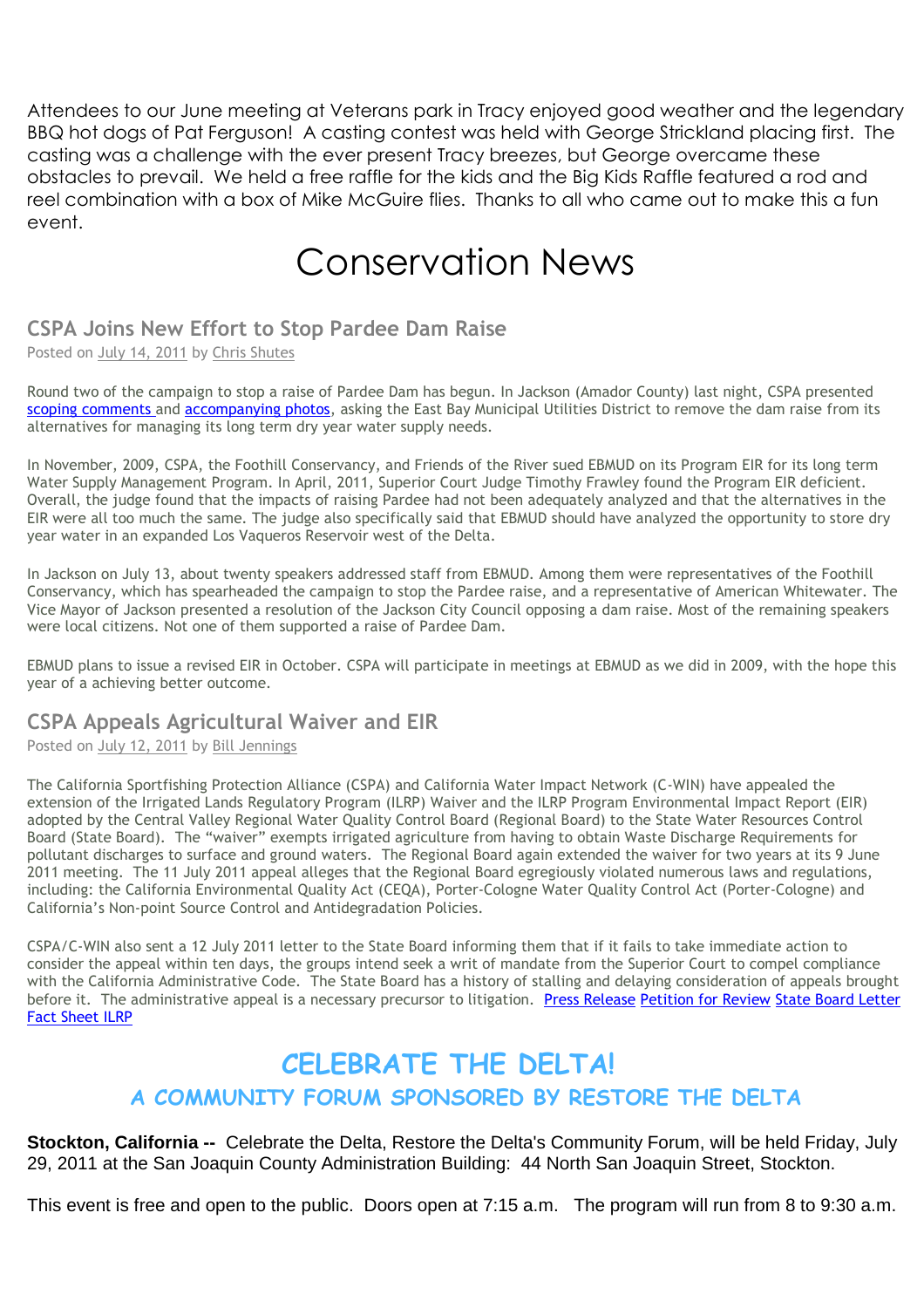Featured speakers include event facilitator, Stockton City Council Member Susan Talamantes Eggman, Retired State Senator Mike Machado, Water Attorney Dante Nomellini, Delta Chambers Executive Director Bill Wells, The Record's outdoor writer Pete Ottesen, and Delta land owners Mike Robinson and Rogene Reynolds.

Restore the Delta's Executive Director Barbara Barrigan-Parrilla explains, "This forum is part of our education and outreach effort at Restore the Delta. Our goal is for area residents to grow in appreciation of the historical, cultural, environmental, and economic importance of the Delta. We also want the public to understand what is happening presently with Delta planning processes, and to think about what is at stake for the future of our region."

Stockton City Council Member Susan Talamantes Eggman adds, "Area residents need to know how proposed changes to the Delta will play out for our local economy, and our way of life here in San Joaquin County."

Topics covered at the forum will include a history of Delta agriculture and reclamation, a look at the history of water exports, the impacts of new conveyance on Delta communities, the value of the Delta recreation and fishing communities, and a dialogue on the future.

Restore the Delta is a nonprofit organization dedicated to protecting the Delta for California's future. For more information, visit www.restorethedelta.org.

The opinions expressed in the articles appearing within the Tracy Fly Fishers' monthly publication, "Fish Lines And Fish Tails" are those of the writer/author, and do not necessarily represent the opinions or view of the Tracy Fly Fishers and/or its official representatives. Permission is granted for parts of this newsletter to be reproduced. We only ask that credit be given to the author and the Tracy Fly Fishers as the source.

The Tracy Fly Fishers' Board of Directors meets on the first Wednesday of each month at the Safeway grocery store's Community Room at 1801 W. 11th Street. The next board meeting will be held on April 6, 2011. The Board meetings are open to all TFF members. Board Meetings begin at 7 p.m. Stop by and see what goes on "behind the scenes" of your club! Wish to make a difference locally? The Delta is our backyard. Check out the CSPA website and sign up for their action alerts at: CSPA, California Sportfishing Protection Alliance or www.calsport.org/